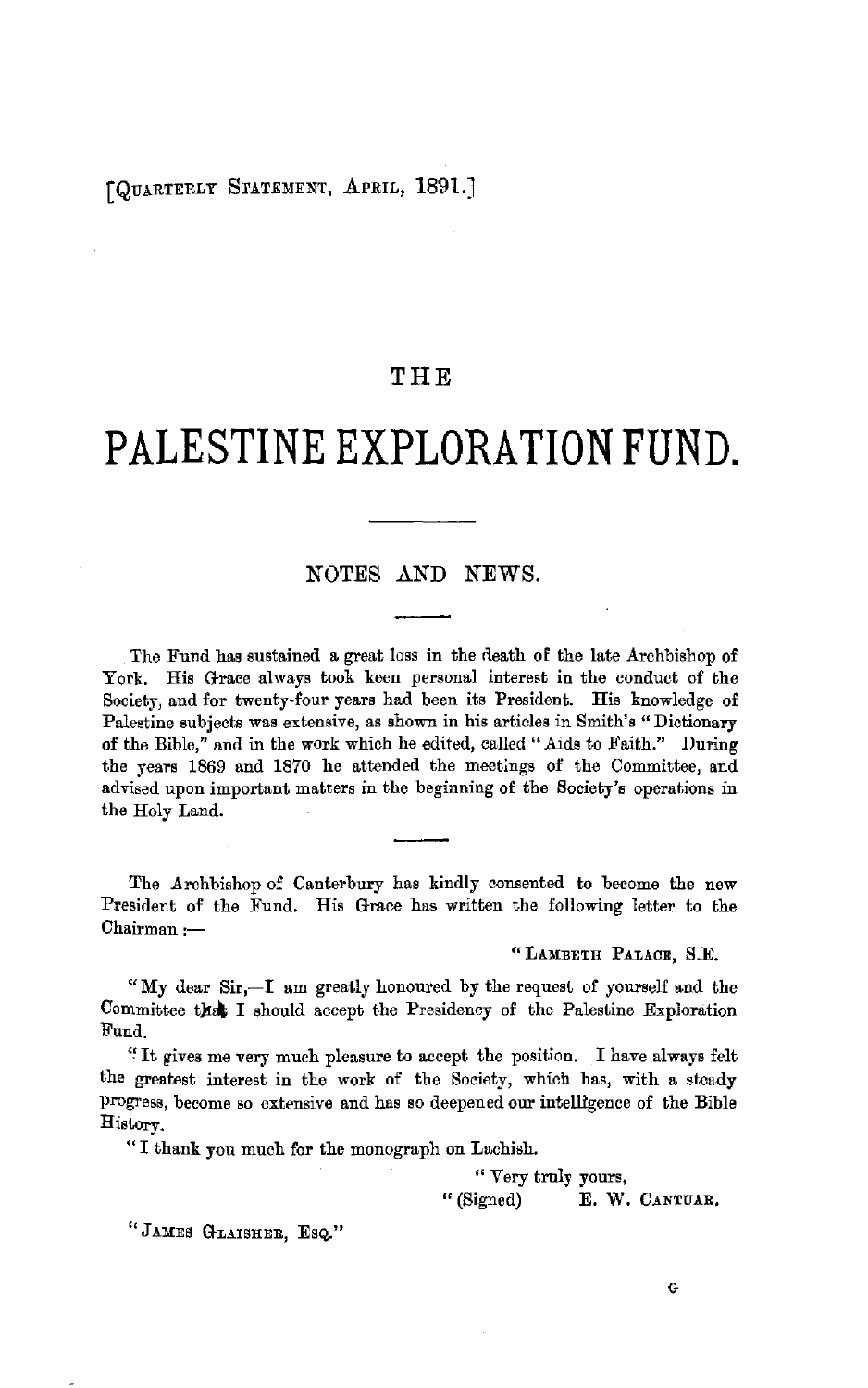We regret to announce the death of the Rev. Henry Geary, Vicar of St. Thomas's, Portman Square, who was for more than twenty years one of the lecturers for the Fund. Mr. Walter Besant writes respecting him: $-$ 

" I have known Henry Geary for many years, ever since we were students together in the same year at King's College, London, He was the classical scholar, I believe, of his year. He went to Cambridge the year after me, and I saw him little, but still occasionally, and always with the old *camaraderie* that exists between fellow-students.

"He was always intended for Holy Orders, and he always, from the first, concentrated his whole work and attention upon such branches as would prove most useful in after life. For instance, he saw that Greek and Latin wonld be more useful to him as a clergyman than science, and he chose Greek and Latin. Also, he very early understood what many, or most, clergymen fail to understand, that he who has the gift of speech and cultivates it, doubles and trebles his powers of usefulness as a clergyman. Therefore, with the object of developing his own gift of speech, which was very considerable, he spoke often at the Debating Society of King's and at the University, Cambridge.

"He began his life's work, I believe, at St. James' Piccadilly. From that church he went to Herne Bay, where he held a living for many years, being transferred about ten years ago to the church of Portman Square. Perhaps, had he lived, further advancement would have been given to him.

" His connection with the Fund sprung entirely out of his interest in the work. For some years he lectured a great deal for the Society, and he never ceased his interest in the work and his belief in the great importance of its results and discoveries. The Society has lost in Geary a true and tried friend.

 $"$  W.B."

The premises at 1, Adam Street, being now too small for the purposes of the Fund, the Committee, after long and careful enquiry and consideration, have takeu rooms at 24, Hanover Square, W., which will afford space not only for the ordinary work of the office, but also for the exhibition of the most interesting of the objects which have been collect3d from time to time by the officers of the Fund.

After spending a month in Egypt with Mr. Petric, Mr. F. G. Bliss proceeded to Jaffa and Jerusalem, where he has been engaged in making preparations for the exploration work at Tell el Hesy. Mr. Petrie has advised that the first month should be spent in working over the low west town, which is Amorite, and must be explored and turned over before the hill is touched, so that earth can be then thrown down upon it from the hill. Mr. Bliss has arranged with the Governor of Jerusalem for the services of the Effendi who was with Mr. Petrie last year. The weather has been very severe, and this caused some delay. A Russian ship has been driven ashore at Jaffa, but all the passengers and crew, except two or three, were saved. Mr. Bliss is now at Tell el Hesy. His first reports will be found in the present number.

We have received from the Foreign Office a copy of a letter from Mr. W. H. Kayat, reporting that, owing to his endeavours, the Siloam Inscription has been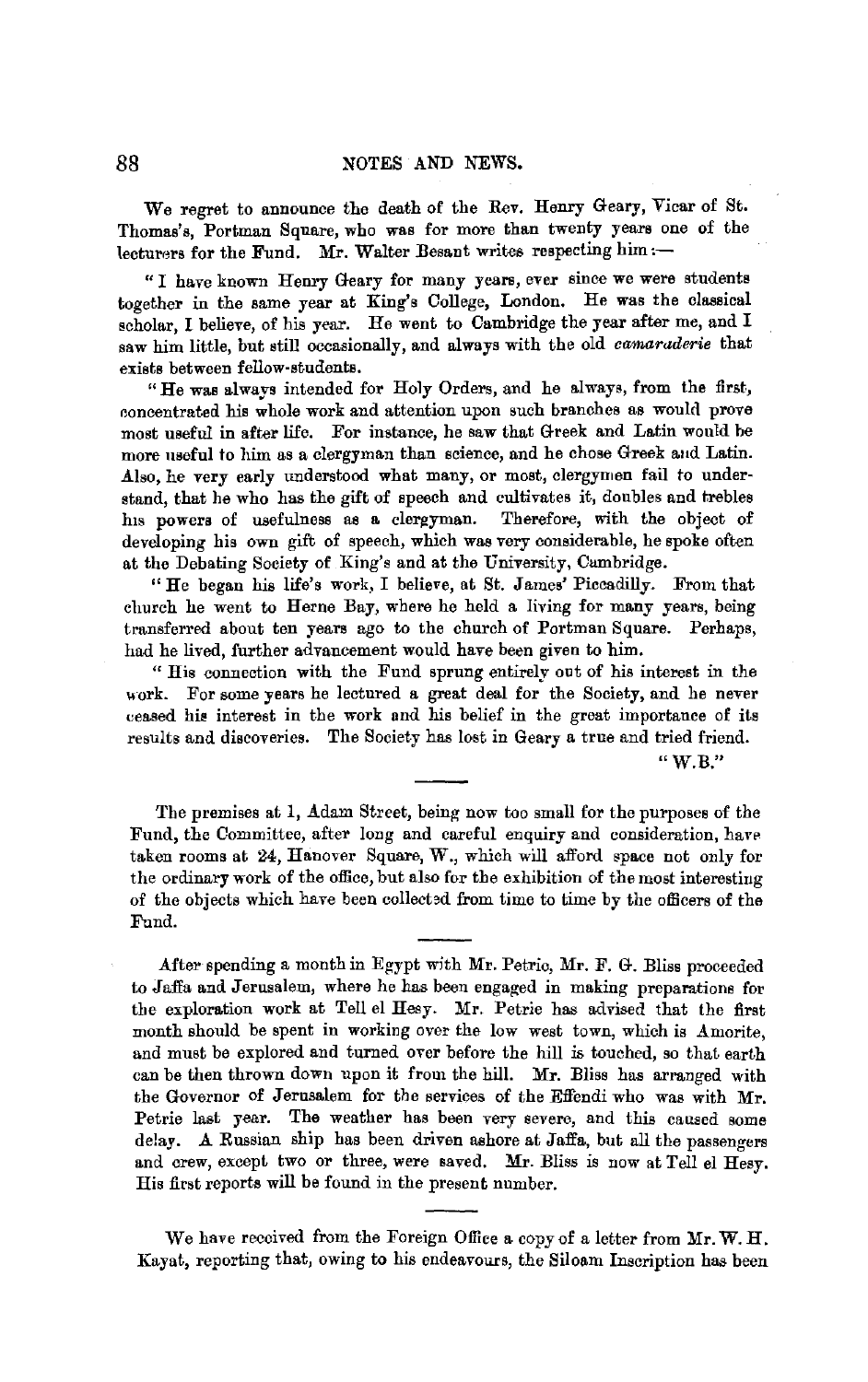### NOTES AND NEWS. 89

recovered and handed over to the Turkish authorities. The Greek, in whose possession it was found (see *Quarterly Statement,* January, 1891, page 2) stated that he bought it for thirty-five napoleons, from a Fellah, whose name be could not remember. Unfortunately, the stone bearing the Inscription has been broken in removal.

Mr. Henry Gillman, of Jerusalem, writes:-

"You will be interested in knowing that both the Siloam Inscriptions' have been recovered, and are now in the possession of the local Turkish authorities. I saw them recently in the *salon* of the Governor of Jerusalem in the wooden case in which they are to be shipped to the Museum at Constantinople, by order of the Government."

In examining the interior of the vaults known as "Solomon's Stables," in the Haram Area at Jerusalem, which have been partially cleared out by the Moslems, Mr. G. R. Lees has discovered the spring of an ancient arch similar to "Robinson's Arch." It is situated about 57 feet from the inside of the southern wall and about 175 feet from the inside of the eastern wall of the enclosure. Close to this spring of an arch a subterranean passage was found by the Rev. J. E. Hanauer running in a south-easterly direction. 'l'hese discoveries having been reported by Mr. Lees and Mr. Hanauer to Herr Schick, he has made a plan and section showing them, which will be published in the next *Quarterly Statement*, together with a photograph by Mr. Lees, and an article on the subject by Thomas Wrightson, Esq., M.I.C.E.

Mr. G. R. Lees reports that some tombs situated 350 yards north of the Damascus Gate having been opened, a number of *ossuaires* were discovered, some ornamented, some plain, and two bearing inscriptions. Squeezes of these inscriptions have reached ns as we are going to press, but too late for reproduc• tion in the present number.

A Committee which has been formed to consider how Jerusalem may be provided with a plentiful supply of water, met on March 4th, at the house of Sir Edmund Lechmere, Bart., M.P. A subscription was opened for defrayment of preliminary expenses, and a Sub-Committee chosen for carrying out the object in view. An important feature of this movement is that several An important feature of this movement [is that several leading members of the London Jewish Community have joined the Committee.

Dr. Posty second essay on "The Sects and Nationalities of Palestine," is published in the present number. The first of this important series of papers appeared in the *Quarterly Statement* for April, 1890.

' One of these appears to be the forgery alluded to in the *Quarterly Statement* for January, 1891, page 3. A copy of it is in the office of the Fund.  $-$ [Ep.]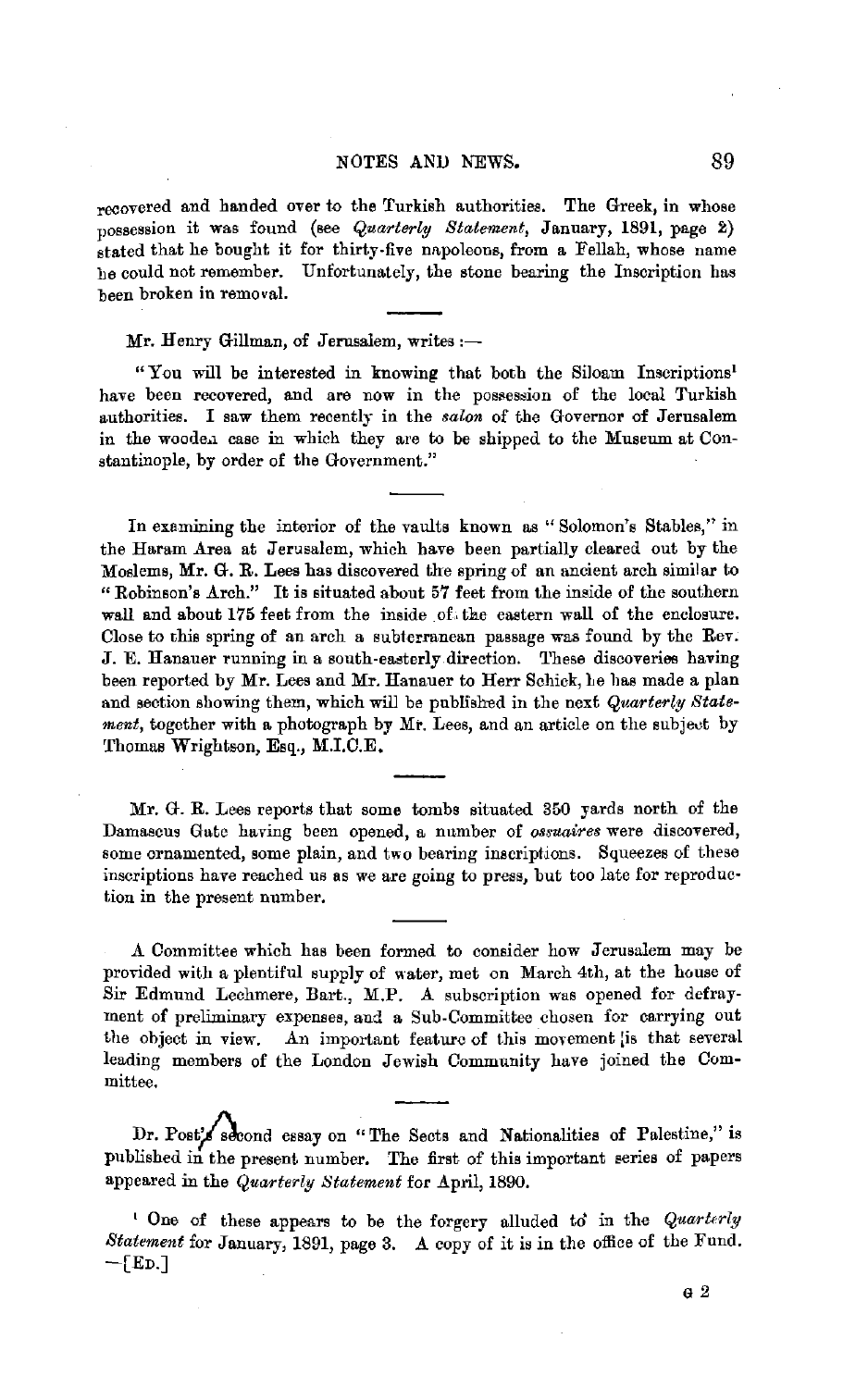Mr. F. J. Bliss has furnished an elaborate paper on "The Maronites," which will shortly 'be published.

Mr. W. H. Kayat, who was Acting British Consul at Jerusalem at the time Mr. Flinders Petrie was robbed (see *Quarterly Statement,* 1890, page 237) has written to say that he made a strong representation to the Governor of Jerusalem on the subject, and also communicated with the Kaimakam of Hebron, who caused three Sheikhs from Dawaimeh to be imprisoned for six weeks, but with no result, so far as the detection of the robbers was concerned. The guide engaged by Mr. Petrie from Dawaimeh was also imprisoned, but refused to disclose the names of the offenders. Mr. Petric writes (from Egypt) that he has no doubt "Mr. Kayat acted with the best good will in his representations," and that the want of success "was not due to lack of action on his part."

The returns of the meteorological ebservations made by Dr. Torrance at Tiberias during the past two years have been received. These will be of quite exceptional interest, owing to the position of that place, 682 feet below the level of the Mediterranean.

Last year some meteorological instruments were entrusted by the Fund to Mr. Lethaby, the missionary of *Kerak*. Unfortunately the *maximum* and *minimum* thermometers having become damaged have been sent back to be repaired. The rain gauge and dry and wet bulb thermometers are, however, in working order, and in spite of all the difficulties of his position, Mr. Lethaby "hopes for success at last" in securing a reliable series of observations. Those who have read Mr. Gray Hill's recent experiences at Kerak will appreciate Mr. Lethaby's courage and determination.

It may be well to mention that plans and photographs alluded to in the reports from Jerusalem and elsewhere cannot all be published, but all are preserved in the offices of the Fund, where they may be seen by subscribers.

The first volume of the "Survey of Eastern Palestine," by Major Conder has been issued to subsrribers. It is accompanied by a map of the portion of country surveyed, special plans, and upwards of 350 drawings of ruins, tombs, dolmens, stone circles, inscriptions, &c. The edition is limited to 500. The first 250 subscribers pay seven guineas for the three volumes; subscribers to the " Survey of Western Palestine" are privileged to have the volumes for this sum. The price will be raised, after 250 names are received, to twelve guineas. The Committee *are pledged never to let any copies be subscribed under the sum of seven guineas.* Mr. A. P. Watt, 2, Paternoster Square, is the Sole Agent. The attention of intending subscribers is directed to the announcement after Maps and before Contents of this number.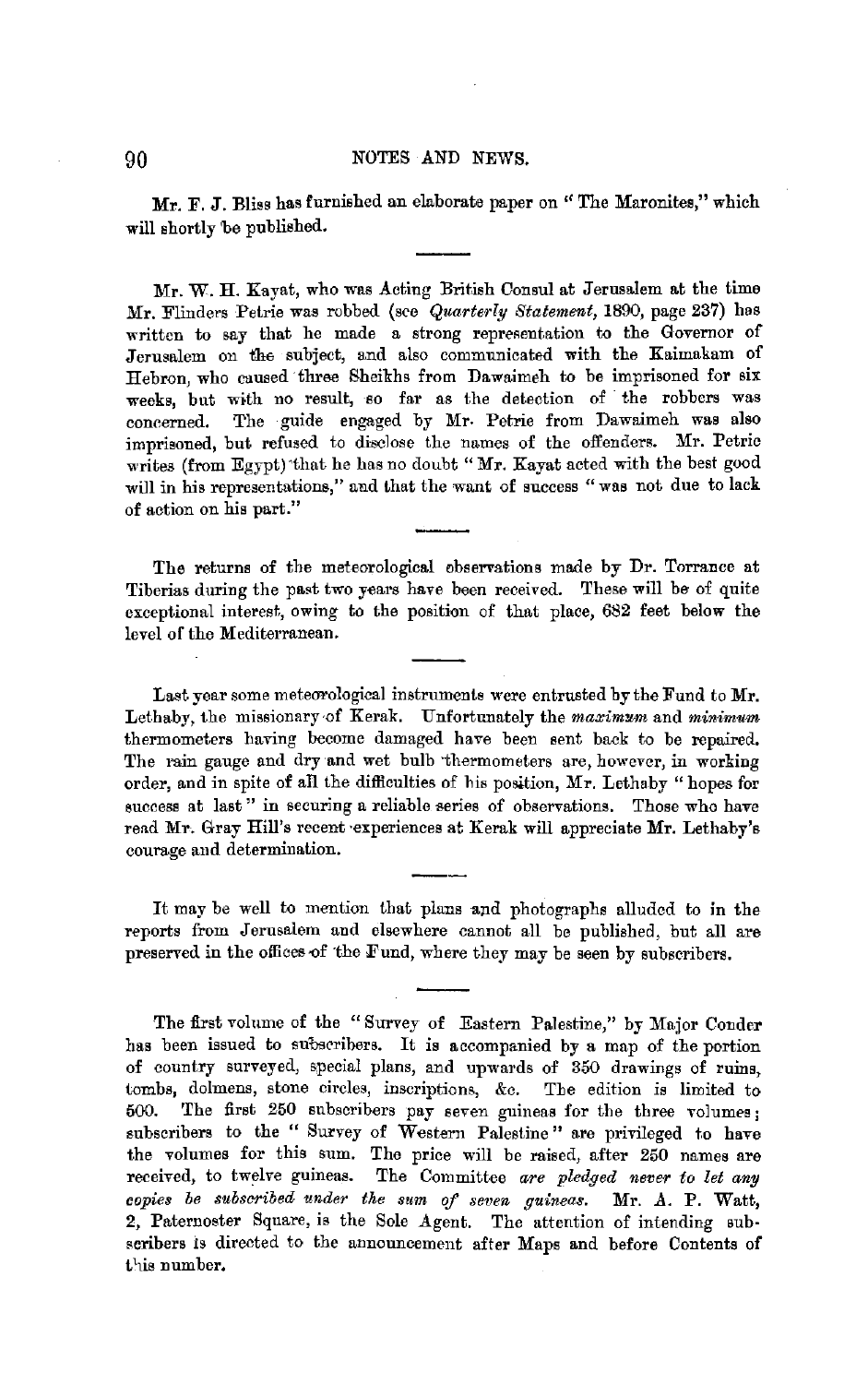Mr. H. Chichester Hart's "Fauna and Flora of Sinai, Petra, and the Wadv 'Arabah" has been completed and sent out to subscribers.

The following ladies and gentlemen have kindly oonsented to act as Honorary Local Secretaries :

Miss Mary Adelaide Lewis, The Deanery, Bangor.

Miss Garnons Williams, Abercamlais, Brecon.

Rev. Maurice Day, Killiney, Co. Dublin.

Rev. Arthur McCullagh, M.A., St. Hilda's Church, Hartlepool.

Benjamin Holgate, Esq., Regents House, Grosvenor Road, Headingley, Leeds,

Rev. J. Mitchell, 57, Parkgate Road, Chester.

Rev. E. Herbruck, Ph.D., Editor of the "Ghristian World," Dayton, Ohio.

The Committee have to acknowledge with thanks- the following donations to the Library of the Fund, viz.:-

"Les Antiquités Sémitiques," by M. Clermont-Ganneau, from the Author. "De Bordeaux à Jerusalem," by Le Frère Meunier, from the Author.

Reports of the Smithoonian Institute, 1888.

The Committee have added to their list of publications the new edition of the "History of Jerusalem." by Walter Besant and E. H. Palmer (Bentley & Son). It can be obtained by subscribers, carriage paid, for 5s. 6d., by application to the Head Office only. The "History of Jerusalem," which was originally published in 1871, and has long been completely out of print, covers a period and is compiled from materials not included in any other work, though some of the contents have been plundered by later works on the same subject. It begins with the siege by Titus and continues to the fourteenth century, including the Early Christian period, the Moslem invasion, the Mediooval pilgrims, the Mohammedan pilgrims, the Crusades, the Latin Kingdom, the victorious career of Saladin, the Crusade of Children, and many other little-known episodes in the history of the city and the country.

The books now contained in the Society's publications comprise an amount of information on Palestine, and on the researches conducted in the country, which can be found in no other publications. It mnst never be forgotten that no single traveller, however well equipped by previous knowledge, can compete with a scientific body of explorers, instructed in the periods required, and pro• vided with all the instruments necessary for carrying out their work. The books are the following *(the whole set can be obtained by application to Mr. G-e01'ge .Ar,r.strong, for* £2, *carriage paid to any part in the United Eingdom only),-*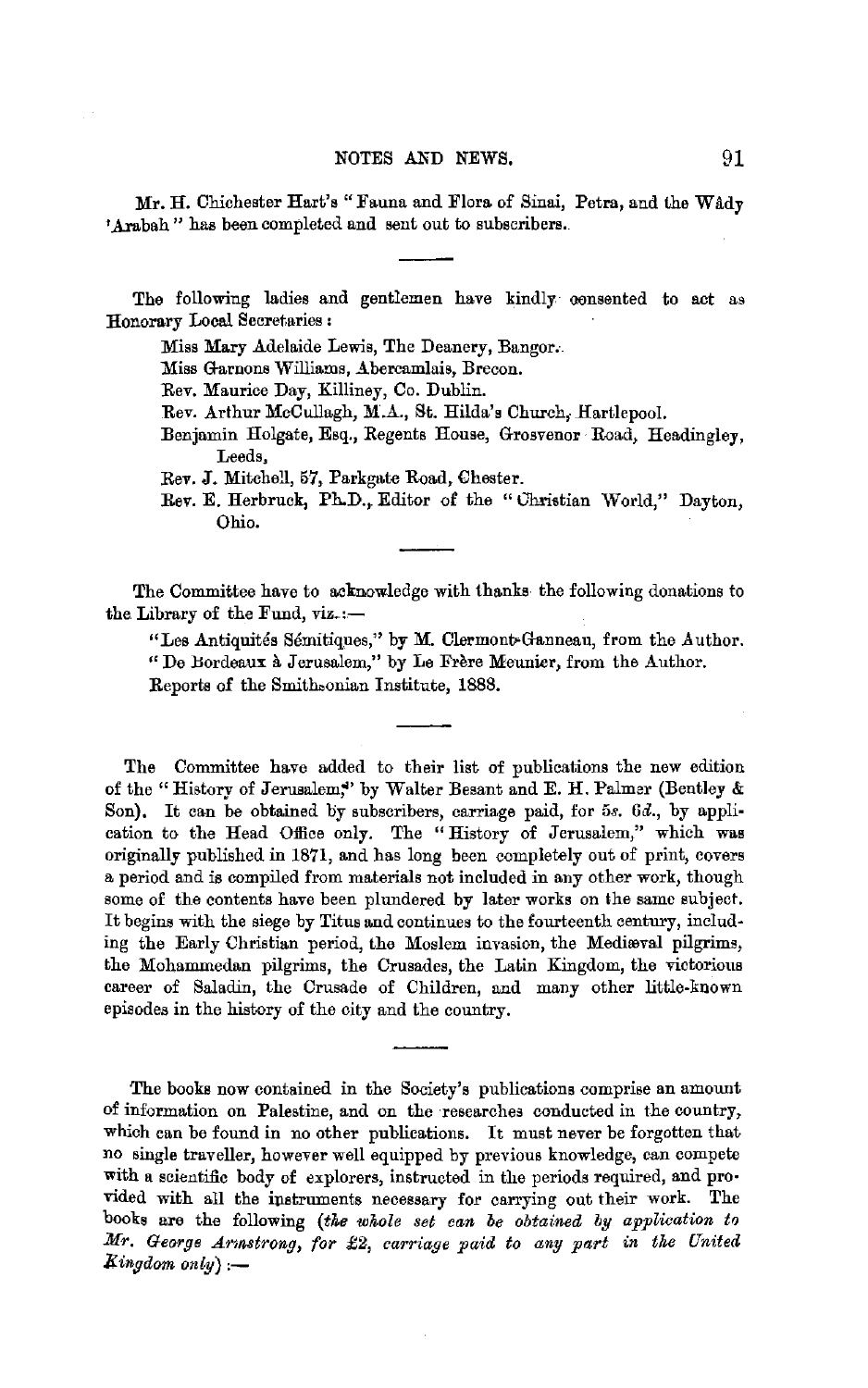By Major Conder, R.E.-

- (1) "Tent Work in Palestine." $-A$  popular account of the Survey of Western Palestine, freely illustrated by drawings made by the author himself. This is not a dry record of the sepulchres, or a descriptive catalogue of ruins, springs, and valleys, but a continuous narrative full of observations upon the manners and customs of the people, the Biblical associations of the sites, the Holy City and its memories, and is based upon a six years' experience in the country itself. No other modern traveller has enjoyed the same advantages as Major Conder, or has used his opportunities to better purpose.
- (2) "Heth and Moab."-Under this title Major Conder provides a narrative, as bright and as full of interest as "Tent Work," of the expedition for the *Survey of Eastern Palestine.* How the party began by a flying visit to North Syria, in -order to discover the Holy City-Kadcsh-of the children of Heth ; how they fared across the Jordan, and what discoveries they made there, will be found in this volume.
- (3) Major Conder's "Syrian Stone Lore."-This volume, the least known of Major Conder's works, is, perhaps, the most valuable. It attempts a task never before approached-the reconstruction of Palestine from its monuments. It shows what we should know of Syria if there were no Bible, and it illustrates the Bible from the monuments.
- (4) Major Conder's "Altaic Inscriptions."-This book is an attempt to read the Hittite Inscriptions. The author has seen no reason to change his views since the publication of the work.
- $(5)$  Professor Hull's "Mount Seir."-This is a popular account of the Geological Expedition conducted by Professor Hull for the Committee of the Palestine Fund. The part which deals with the Valley of Arabah will be found entirely new and interesting.
- (6) Herr Schumacher's "Across the Jordan."
- (7) Herr Schumacher's "Jaulân."-These two books must be taken in continuation of Major Conder's works issued as instalments of the unpublished "Survey of Eastern Palestine." They aro full of drawings, sketches, and plans, arid contain many valuable remarks upon manners and customs.
- $(8)$  "The Memoirs of Twenty-one Years' Work."-This work is a popular account of the researches conducted by the Society during the past twenty-one years of its existence. It will be found not only valuable in itself as an interesting work, but also as a book of reference, and especially useful in order to show what has been doing, and is still doing, by this Society.
- (9) Hen Schumacher's" Kh. Fahil." · The ancient Pella, the first retreat of the Christians ; with map and illustrations.
- (10) Names and Places in the Old and New Testament and Apocrypha, with their modern identifications, with reference to Josephus, the Memoirs, and *Quarterly Statements.*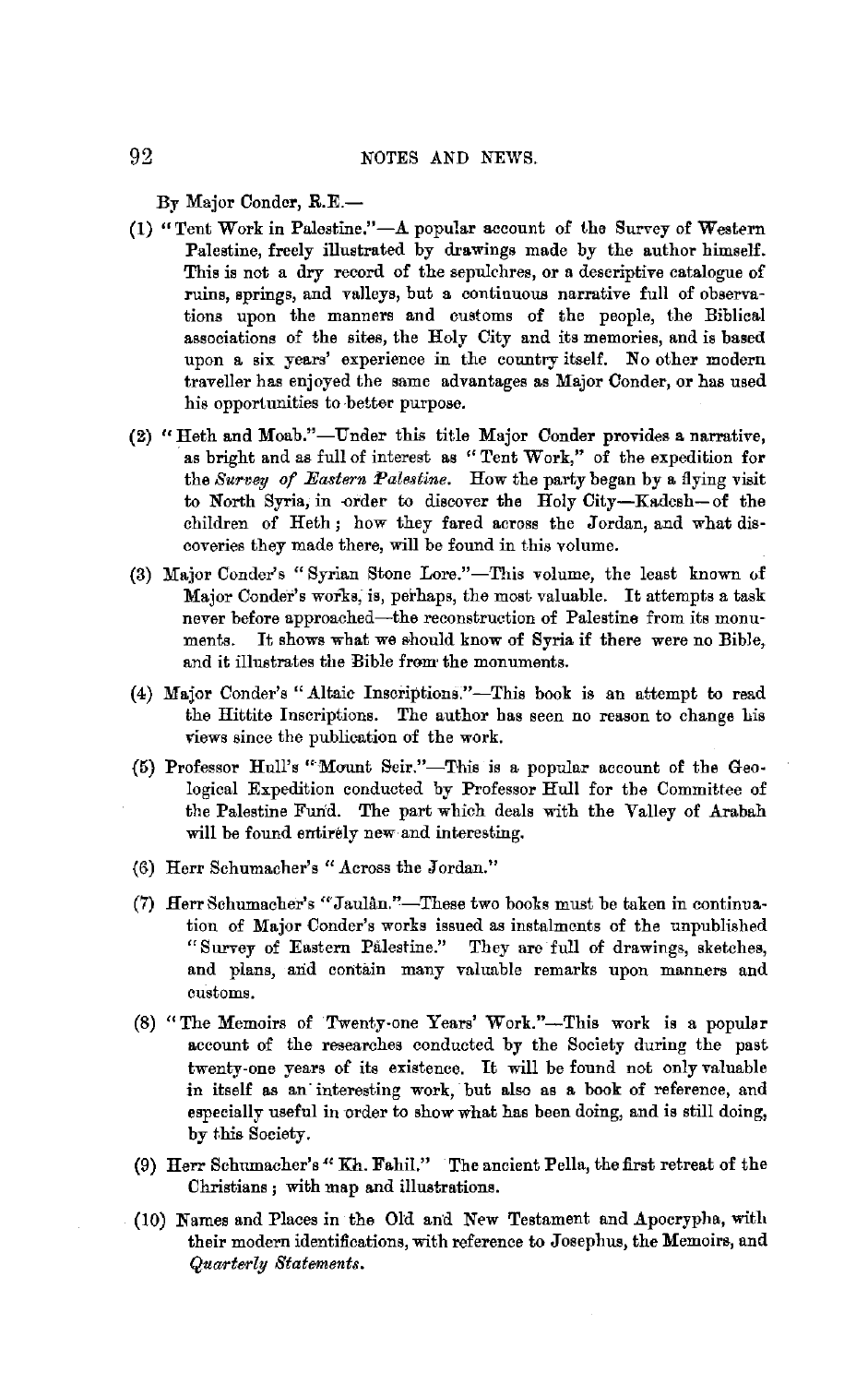**(11)** Besant and Palmer's "History of Jerusalem," already described.

(12) Northern' Ajhln "Within the Decapolis," by Herr Schumacher.

To the above must now be added **Mr.** Henry A. Harper's "The Bible aud Modern Discoveries," a cheap edition of which has recently been issuedprice to the public, 7s. *6d.;* to subscribers to the Fund, 5s. **Mr.** Guy le Strange's important work "Palestine under the Moslems," price to the public, 12s. *6d.;* to subscribers to the Fund, &. *6d.;* and Mr. Flinders Petrie's account of his excavations at Tell el Hesy (Lachish), price to the public  $10s$ . to subscribers to the Fund, *6s. 6d.* 

The work of Mr. Guy le Strange on "Palestine under the Moslems" was published in April, 1890.

For a long time it had been desired by the Committee to present to the world some of the great hoards of information about Palestine which lie buried in the Arabic texts of the Moslem geographers and travellers of the Middle Ages. Some few of the works, or parts of the works, have been already translated into Latin, French, and German. Hardly anything has been done with. them in English, and no attempt has ever been made to systematise, compare, and annotate them.

This has now been done for the Society by **Mr.** Guy le Strange. The work is divided into chapters on Syria, Palestine, Jerusalem, and Damascus, the provincial capitals and chief towns, and the legends related by the writers consulted. These writers begin with the ninth century and continue until the fifteenth. The volume contains maps and illustrations required for the elucidation of the text.

The Committee have great confidence that this work-so novel, so useful to students of mediaval history, and to all those interested in the continuous story of the Holy Land-will meet with the success which its learned author deserves. The price to subscribers to the Fund is 8s. *6d.;* to the public, 12s. *6d.* 

The new map of Palestine, so long in hand, is now ready. It embraces both sides of the Jordan, and extends from Baalbek in the north to Kadesh Barnea in the south. All the modern names are in black; over these are printed in red the Old Testament and Apocrypha names. The New Testament, Josephus, and Talmudic names are in blue, and the tribal possessions are tinted in colours, giving clearly all the identifications up to date. It is the most compre· hensive map that has been published, and will be invaluable to universities, colleges, schools, &c.

It is published in 21 sheets, with paper cover; price to subscribers to the Fund, 24s., to the public, £2. It can be had mounted on cloth, rollers, and varnished for hanging. The size is 8 feet by 6 feet. The cost of mounting will be extra *(see* Maps).

The third edition of Mr. Henry A. Harper's book, on "The Bible and Modern Discoveries," having been sold out, a new and cheap edition was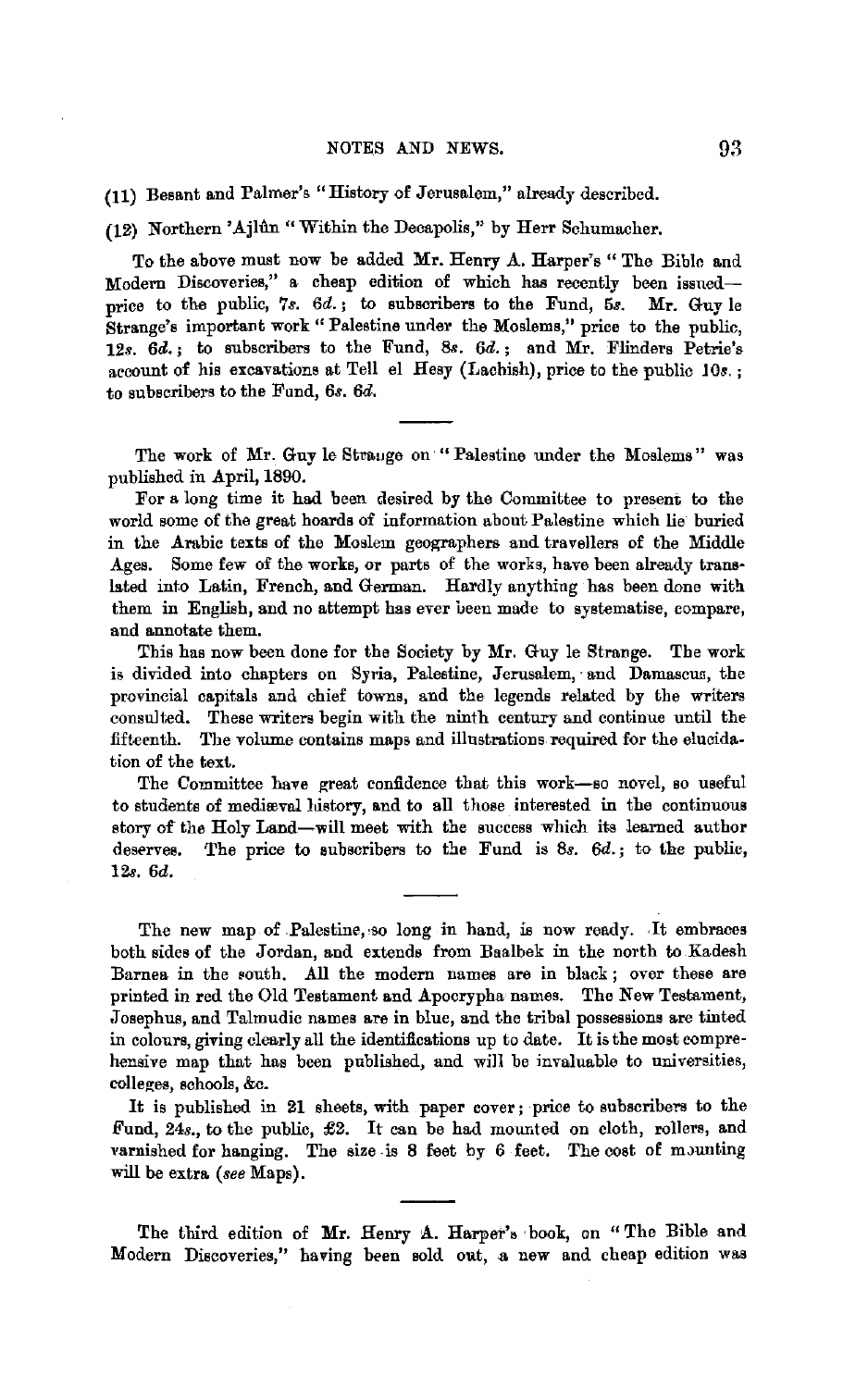issued in February. The work is an endeavour to present in a simple but yet connected form the Biblical results of twenty-two years' work of the Palestine Exploration Fund. The writer has also availed himself of the discoveries made by the American Rxpeditiona and the Egyptian Exploration Fund, as well as discoveries of interest made by independent travellers. The Bible story, from the call of Abraham to the Captivity, is taken, and details given of the light thrown by modern research on the sacred annals. Eastern customs and modes of thought are explained whenever the writer thought they illustrated the text. To the Clergy and Sunday School Teachers, as well as to all those who love the Bible, the writer hopes this work will prove useful. He is personally acquainted with the land, and nearly all the places spoken of he has visited, and most of them he has moreover sketched or painted. The work is illustrated with many plates, and a map showing the route of the Israelites and the sites of the principal places mentioned in the sacred narratives. It should be noted that the book is admirably adapted for the school or village library.

Branch Associations of the Bible Society, all Sunday School unions within the Sunday School Institute, the Sunday School Union, and the Wesleyan Sunday School Institute, will please observe that by a special Resolution of the Committee they will henceforth be treated as subscribers and be allowed to purchase the books and maps (by application only to the Secretary) at reduced price.

The income of the Society, from December 19th to March 21st, was-from annual subscriptions and donations, including Local Societies, £704 17s. 8d.; from all sources, £1,254 0s. 8d. The expenditure during the same period was £1,277 15s. 0d. On March 21st, the balance in the Bank was On March 21st, the balance in the Bank was £754 48. 2d.

Subseribers are begged to note that the following can be had by application to the office, at 1s. each:-

- 1. Index to the *Quarterly Statement*, 1869-1880.
- 2. Cases for Herr Schumacher's "Jaulân."
- 3. Cases for the *Quarterly Statement,* in green or chocolate.
- 4. Cases for "Abila," "Pella," and "'Ajlûn" in one volume.

Early numbers of the *Quarterly Statement* are very rare. In order to malre up complete sets, the Committee will be very glad to receive any of the following numbers :-

No. II, 1869; No. VII, 1870; No. III, 1871; January and April, 1872; January, 1888, and Januarv. 1886,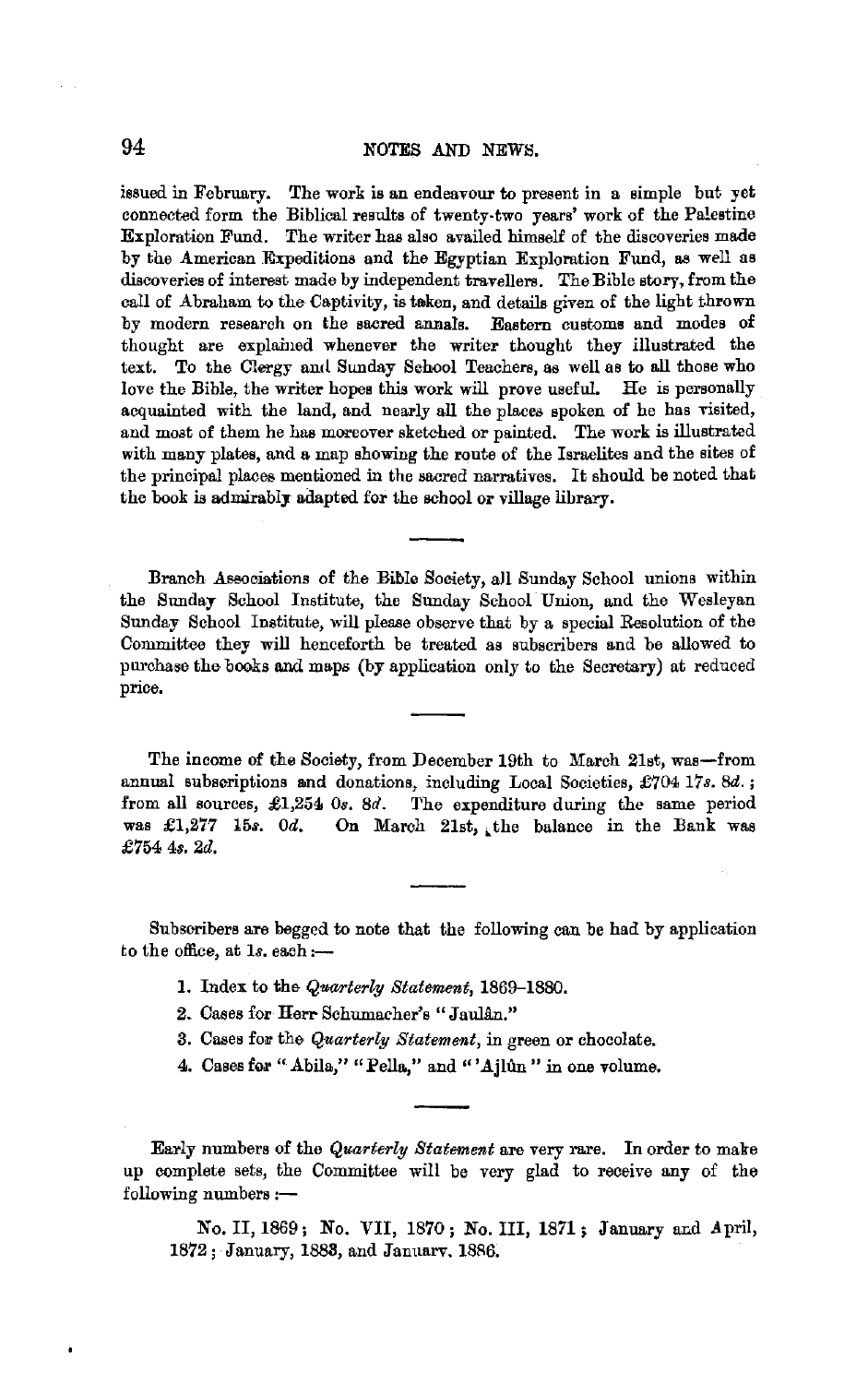### NOTES AND NEWS. 95

It having again been reported to the Committee that certain book hawkers are representing themselves as agents of the Society, the Committee have to caution subscribers and the public that they have no book hawkers in their employ, and that none of their works are sold by itinerant agents.

While desiring to give every publicity to proposed identifications and other theories advanced by officers of the Fund and contributors to the pages of the *Quarterly Statement,* the Committee wish it to be distinctly understood that by publishing them in the *Quarterly Statement* they neither sanction nor adopt. them.

Subscribers who do not receive the *Quarterly Statement* regularly are asked to send a note to the Secretary. Great care is taken to forward each number to all who are entitled to receive it, but changes of address and other causes give rise occasionally to omissions.

The only authorised lecturers for the Society are-

- (1) The Rev. Thomas Harrison, F.R.G.S., Member of the Society of Biblical Archæology. Address: Rev. Thomas Harrison, 38, Melrose Gardens, West Kensington Park, W. His subjects are as follows:--
	- (1) *Research and Discovery in the Holy Land.*
	- (2) In the Track of the Israelites from Egypt to Canaan.
	- (3) *Bible Scenes in the Light of Modern Science.*
	- (4) *Eastern Palestine.*
	- (5) The Dead Sea and the Cities of the Plain.
- **(2)** The Rev. Charles Chidlow, **M.A.,** Caio Vicarage, Llandilo :-

*Recent JJiscoveries in Bible Lands.* 

Application for Lectures may be either addressed to the Secretary, 1, Adam Street, or sent to the address of the Lecturers.